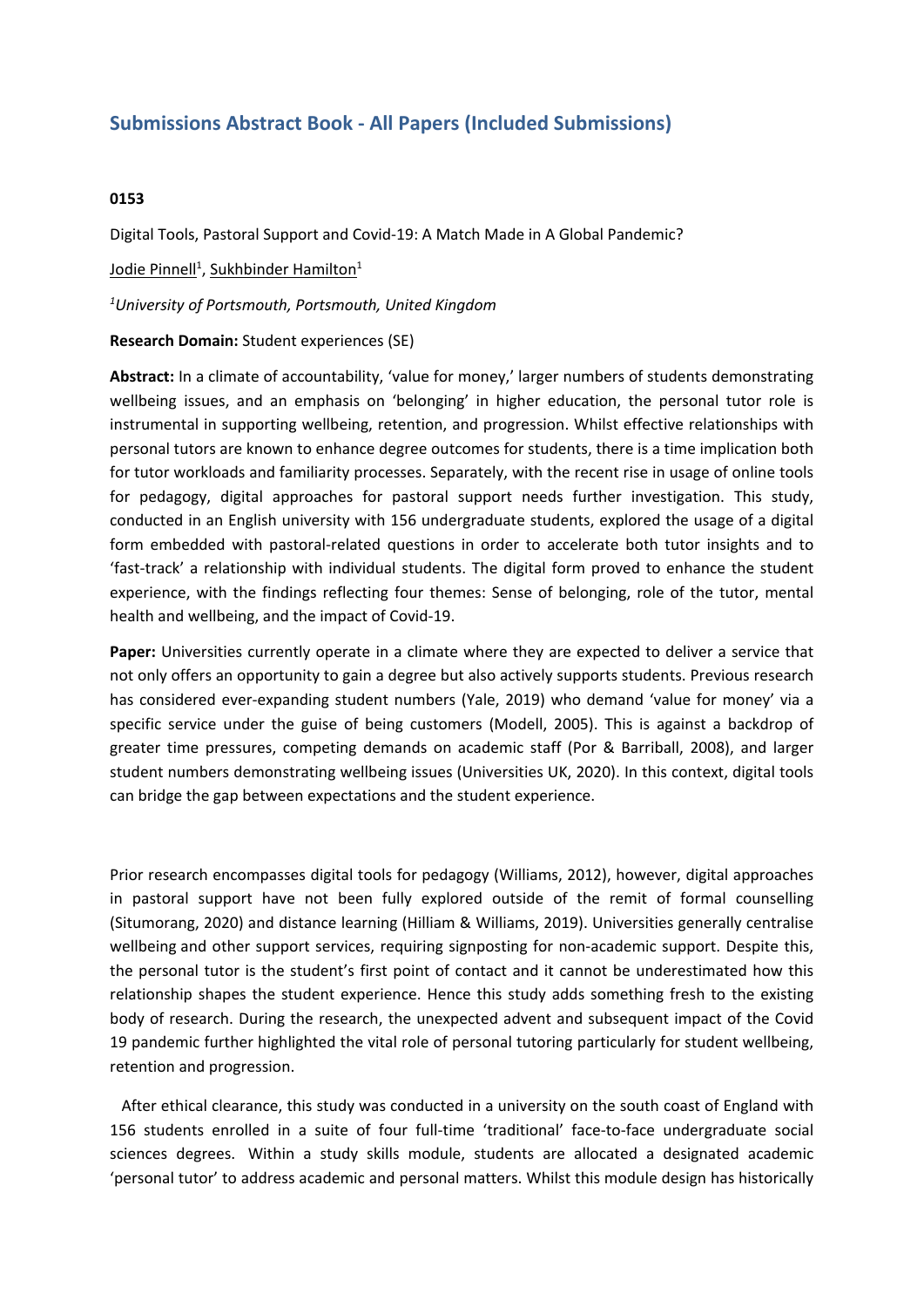allowed for <sup>a</sup> holistic approach to study skills and pastoral support, it has relied on students being confident enough to approach their personal tutors in order to articulate needs. This was something that many were often reticent to do.

 This research examined whether the dynamic usage of digital tools could enhance personal tutoring practices whilst aiding the development of <sup>a</sup> sense of belonging for students. The key question addressed in the research was: 'Could relationships characterised by open conversation and 'belonging' develop more quickly by using <sup>a</sup> digital form'? Prior to each individual tutorial throughout the academic year, individual students addressed <sup>a</sup> series of pastoral-related questions within the form which the tutor received. This approach allowed the tutor insights into the world inhabited by the student and enabled a 'fast-tracking' of a relationship. Students did not have to voice concerns within <sup>a</sup> 'cold' meeting as these had already been recorded on the form. All students were informed of the right not to have their responses shared outside the research project. The responses of the students who agreed to participate were collated in <sup>a</sup> singular document. This was then analysed using <sup>a</sup> ground theory approach. Four key themes emerged: sense of belonging, role of the tutor, mental health and wellbeing, and the impact of Covid-19.

 Whilst the pandemic impacted the ability to attend classes on campus, this analysis of the data highlighted that students did not feel lacking in support. Students reported the importance of regular contact with their personal tutor significantly eased the pressure on their mental health and wellbeing particularly when they were feeling isolated because of the impact of Covid-19. The findings suggest that stronger tutor-student relationships can be developed through usage of digital forms, including for those students who may drop off the radar because they are not proactive in seeking support. As the students on these undergraduate degrees did not sign up for <sup>a</sup> 'remote' learning course, the usage of the form has aided <sup>a</sup> sense of belonging and an ability to raise concerns with <sup>a</sup> key person that they have <sup>a</sup> relationship with. Whilst the findings suggest that the impact of Covid 19 has been largely negative on the holistic student experience, the dynamic usage of the digital form resulted in students' overwhelmingly positive feelings of belonging at the university.

The implications of this research highlight that students both want and need <sup>a</sup> strong relationship with an empathic tutor who understands them and their individual needs. With digital tools, personal tutors are able to reach larger student populations, combat reluctance to approach personal tutors from some students whilst being time-efficient. The study has highlighted that digital tools should span the breadth of higher education practice, and used in <sup>a</sup> dynamic way, can aid student wellbeing, retention, and progression, remedying the challenges associated with the current consumerist climate.

#### **References: REFERENCES**

Hilliam, R. Williams, G. (2019). Academic and pastoral teams working in partnership to support distance learning students according to curriculum area. *Higher Education Pedagogies*, 4 (1) 32-40 https://doi.org/10.1080/23752696.2019.1606674

Modell, S. (2005). Students as Consumers? An Institutional Field‐Level Analysis of the Construction of Performance Measurement Practices. *Accounting, Auditing & Accountability Journal.* 18 (4) 537-563.